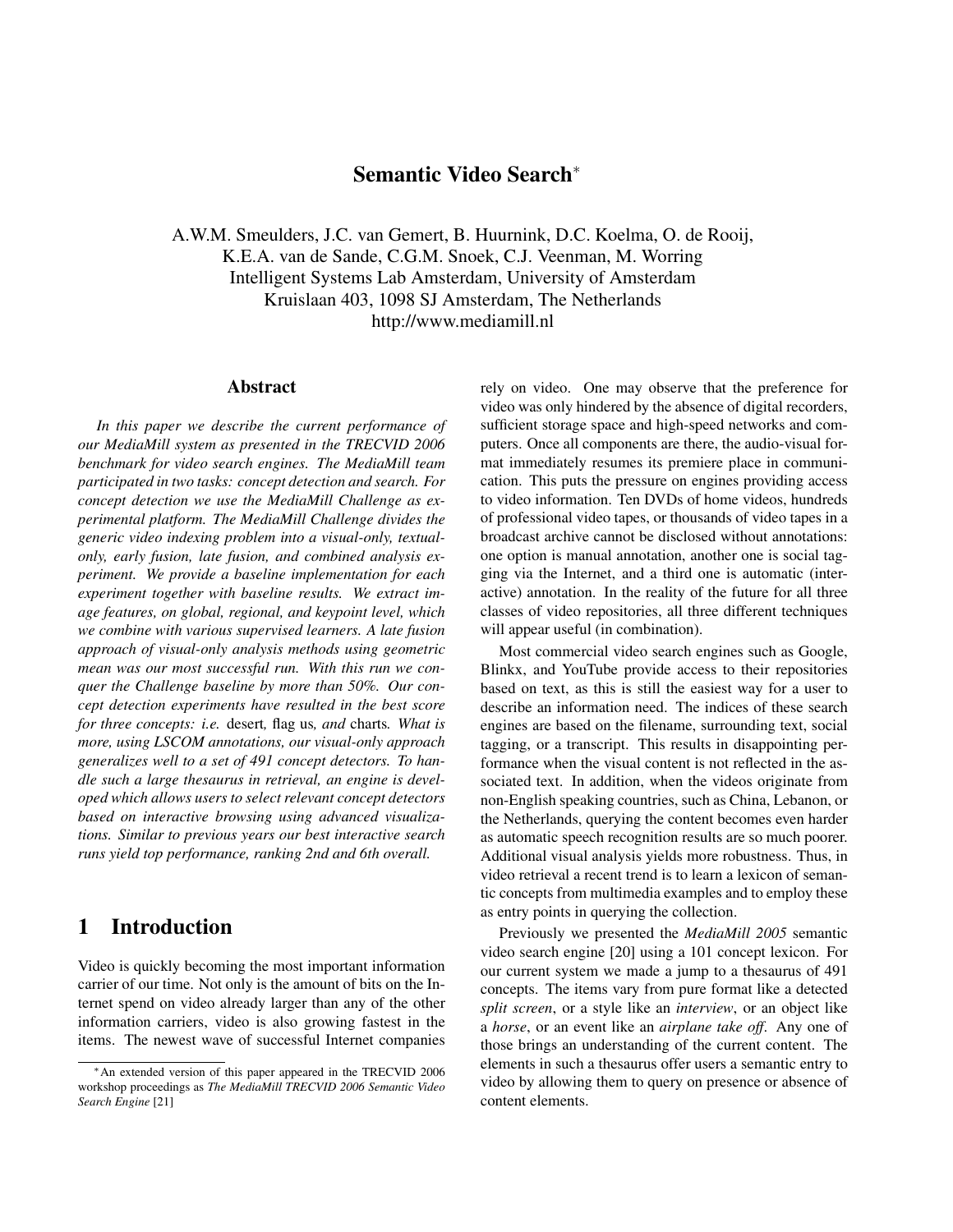For a user, however, selecting the right topic from the large thesaurus is difficult. We therefore developed an interactive search engine with two novel browsers that present retrieval results using advanced visualizations. Taken together, the *MediaMill 2006* semantic video search engine provides users with semantic access to news video archives.

The remainder of the paper is organized as follows. We first define our semantic video indexing architecture in Section 2, introducing the MediaMil Challenge and our mostly visual analysis approach for this year's TRECVID. Then we highlight our semantic video retrieval engine in Section 3, which includes novel video browsers.

# **2 Semantic Video Indexing**

Our generic semantic video indexing architecture is based on the semantic pathfinder [20, 22]. It is founded on the observation that produced video is the result of an authoring process. The semantic pathfinder selects the best path through content analysis, style analysis, and context analysis. This year we use a semantic pathfinder that relies mainly on (visual) content analysis, where the MediaMill Challenge [24] replaces the content analysis step. In this section we will highlight which components and experiments of the Challenge have been replaced by more elaborate analysis, learning, and combination schemes.

### **2.1 MediaMill Challenge**

TRECVID has been of pivotal importance in assessing complete video indexing methods on their relative merit. In the course of the TRECVID benchmark some groups have shared annotations, like LSCOM [15], donated features, like the camera shot segmentation by CLIPS-IMAG [18], speech recognition results donated by LIMSI [6] and various multimedia features donated by Informedia [26]. In addition, all participants share their results on common test data for a limited lexicon of typically 10 high-level concepts. Until recently, however, nobody has provided lowlevel features and detected semantic concepts for a large lexicon on both training and test data, while these are crucial assets for repeatability of intermediate analysis steps.

The MediaMill Challenge [24] divides the generic video indexing problem into a visual-only, textual-only, early fusion, late fusion, and combined analysis experiment, see Fig.1. We provide a baseline implementation for each experiment together with baseline results for a lexicon containing 101 semantic concept detectors. The 85 hours of training data from the TRECVID 2005 corpus forms the basis for the MediaMill Challenge. We divided this archive a priori into a non-overlapping train and test set. The Challenge train set A contains 70% of the data, and the Challenge test set  $\beta$  holds the remaining 30%. The Challenge



**Figure 1:** Data flow within the MediaMill Challenge for generic video indexing of 101 semantic concepts [24]. Experiment 1 and 2 focus on unimodal analysis, yielding a visual and a textual concept classification. Experiment 3 and 4 employ an early and late fusion scheme respectively. The Challenge allows for the construction of four classifiers for each concept. In experiment 5, an optimum is selected based on combined analysis.

package has been used by several teams for their 2006 system, either for comparison or as a building block for their submission.

### **2.2 Supervised Learners**

We perceive concept detection in video as a pattern recognition problem. Given pattern  $\vec{x}$ , part of a shot i, the aim is to obtain a probability measure, which indicates whether semantic concept  $\omega_i$  is present in shot *i*. Similar to the MediaMill Challenge, we use the Support Vector Machine (SVM) framework [25] for supervised learning of concepts. Here we use the LIBSVM implementation [2] with radial basis function and probabilistic output [16]. We obtain good SVM parameter settings by using an iterative search on a large number of SVM parameter combinations. The Media-Mill Challenge optimizes SVM parameters that aim to balance positive and negative examples  $(w_{+1}$  and  $w_{-1}$ ). Here we take the  $\gamma$  parameter into account also. We measure average precision performance of all parameter combinations and select the combination that yields the best performance. We use a 3-fold cross validation on Challenge train set  $A$  to prevent overfitting of parameters. Rather than using regular cross-validation for SVM parameter optimization, we also experiment with the recently proposed *episode-constrained* cross-validation method, as this method is known to yield a more accurate estimate of classifier performance [8].

In addition to the SVM we also experiment with logistic regression and Fisher's linear discriminant [4]. While both classifiers are known to be less effective than SVM, in terms of concept detection performance, they require no parameter tuning so classification is relatively cheap. Logistic regression performs a maximum likelihood estimation of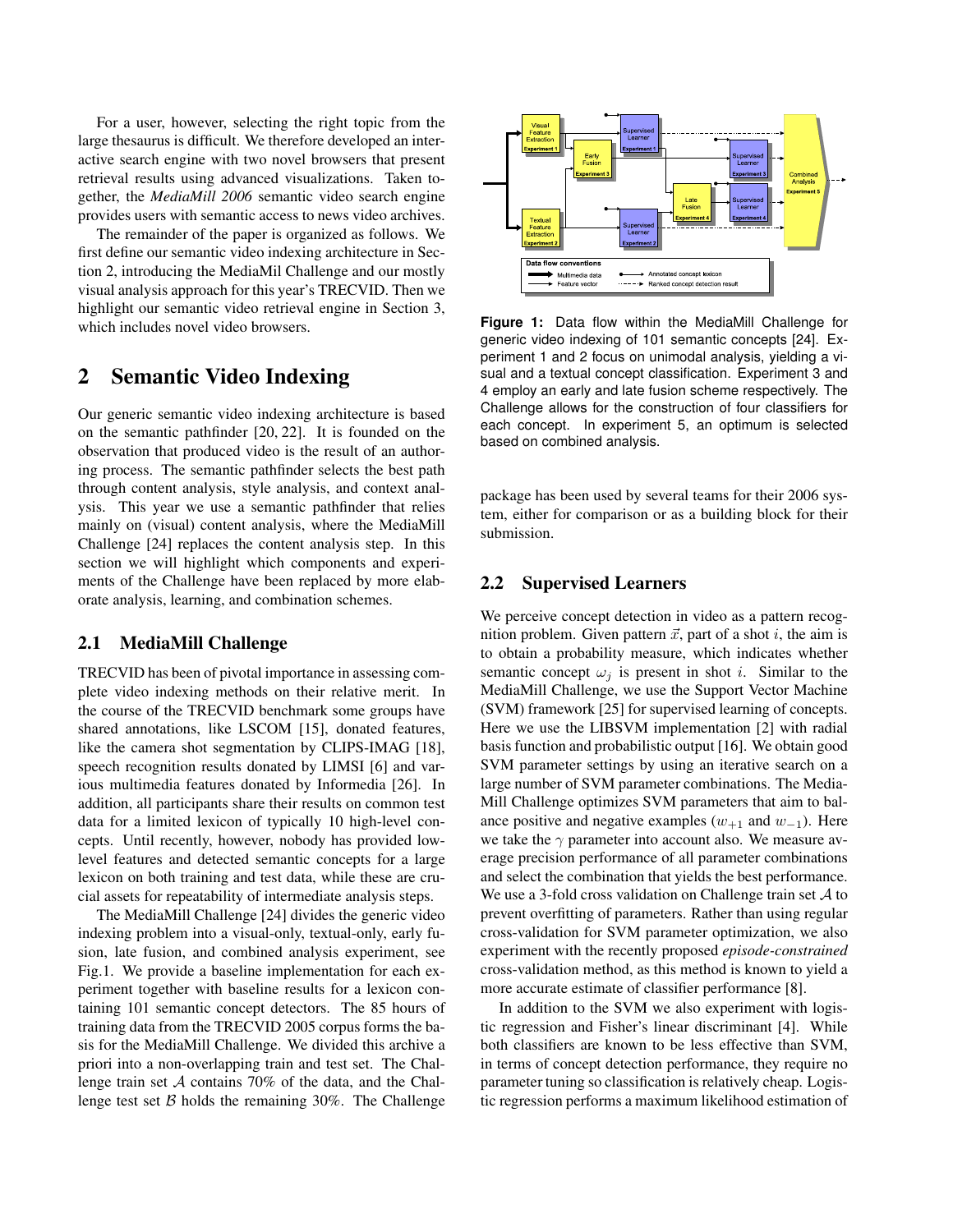

**Figure 2:** Simplified overview of our visual-only analysis approach for TRECVID 2006, using the conventions of Fig.1.

weights for the different feature dimensions, under the assumption that the observed training data was generated by a binomial model. In contrast, the Fisher's linear discriminant assumes normal distribution. It is used to find the linear combination of features which best separates two classes. It minimizes the errors in the least square sense. We use the resulting combinations as a linear classifier. For both classifiers we use the PRTools implementation [3]. All three classifiers yield a probability measure  $p(\omega_i | \vec{x_i})$ , which we use to rank and to combine concept detection results.

### **2.3 Visual-Only Analysis**

Given the promising performance of our visual features in last years benchmark, we have concentrated this years' efforts mainly on visual-only analysis, i.e. experiment 1 of the MediaMill Challenge. We extract image features on three levels of abstraction, namely: global level, region level, and keypoint level. All visual features are used in isolation or in combination, with the three supervised learners. Finally, we combine the individual concept detectors in several ways and select the combination that maximizes validation set performance.

#### **2.3.1 Global Image Feature Extraction**

We rely on Wiccest features for global image feature extraction. Wiccest features [10] utilize natural image statistics to effectively model texture information. Texture is described by the distribution of edges in a certain image. Hence, a histogram of a Gaussian derivative filter is used to represent the edge statistics. The complete range of image statistics in natural textures can be well modeled with an integrated Weibull distribution [9]. This distribution is given by

$$
f(r) = \frac{\gamma}{2\gamma^{\frac{1}{\gamma}}\beta\Gamma(\frac{1}{\gamma})} \exp\left\{-\frac{1}{\gamma}\left|\frac{r-\mu}{\beta}\right|^{\gamma}\right\},\qquad(1)
$$

where  $r$  is the edge response to the Gaussian derivative filter and  $\Gamma(\cdot)$  is the complete Gamma function,  $\Gamma(x)$  =  $\int_0^\infty t^{x-1} e^{-t} dt$ . The parameter  $\beta$  denotes the width of the distribution, the parameter  $\gamma$  represents the 'peakness' of the distribution, and the parameter  $\mu$  denotes the mode of the distribution. The position of the mode is influenced by uneven illumination and colored illumination. Hence, to achieve color constancy the values for  $\mu$  is ignored.

The integrated Weibull distribution can be estimated from a histogram of filter responses with a maximum likelihood estimator as described in [10]. The parameters  $\mu$ ,  $\beta$ and  $\gamma$  are estimated by taking the derivatives of the integrated Weibull distribution to the respective parameters and setting them to zero.

#### **2.3.2 Regional Image Feature Extraction**

We also use Wiccest features for regional image feature extraction. We divide an input frame into multiple overlapping regions, and compute for each region the similarity to 15 proto-concepts [7].

In addition to the Wiccest features, we also rely on Gabor filters for regional image feature extraction. Gabor filters may be used to measure perceptual surface texture in an image [1]. Specifically, Gabor filters respond to regular patterns in a given orientation on a given scale and frequency. A 2D Gabor filter is given by:

$$
\widetilde{G}(x,y) = G_{\sigma}(x,y) \exp\left\{2\pi i \begin{pmatrix} \Omega_{x_0} \\ \Omega_{y_0} \end{pmatrix} \begin{pmatrix} x \\ y \end{pmatrix} \right\}, \quad i = \sqrt{-1},
$$
\nwhere  $G_{\sigma}(x,y)$  is a Gaussian with a scale  $\sigma$ ,  $\sqrt{\Omega_{x_0}^2 + \Omega_{y_0}^2}$ 

is the radial center frequency and  $\tan^{-1}(\frac{\Omega_{y_0}}{\Omega_{y_0}})$  $\frac{\Delta E_{y_0}}{\Omega_{x_0}}$ ) the orientation. Note that a zero-frequency Gabor filter reduces to a Gaussian filter.

#### **2.3.3 Keypoint Image Feature Extraction**

Inspired by the work of Zhang [27], we also compute invariant descriptors based on interest regions. In an evaluation of interest region detectors, Mikolajczyk et al [14] found that the Harris-Affine detector performs best. However, Zhang obtains best results using the Harris-Laplace interest region detector, noting that affine invariance can often be unstable in the presence of large affine or perspective distortions.

The Harris-Laplace interest region detector [12] uses a Harris corner detector on an image at multiple smoothing scales to detect keypoints. We compute the Laplacian at scales near the scale at which the keypoint was detected. The scale at which the Laplacian is at a local maximum is selected as the scale of the keypoint. The point is rejected if there is no local maximum of the Laplacian. Detected scale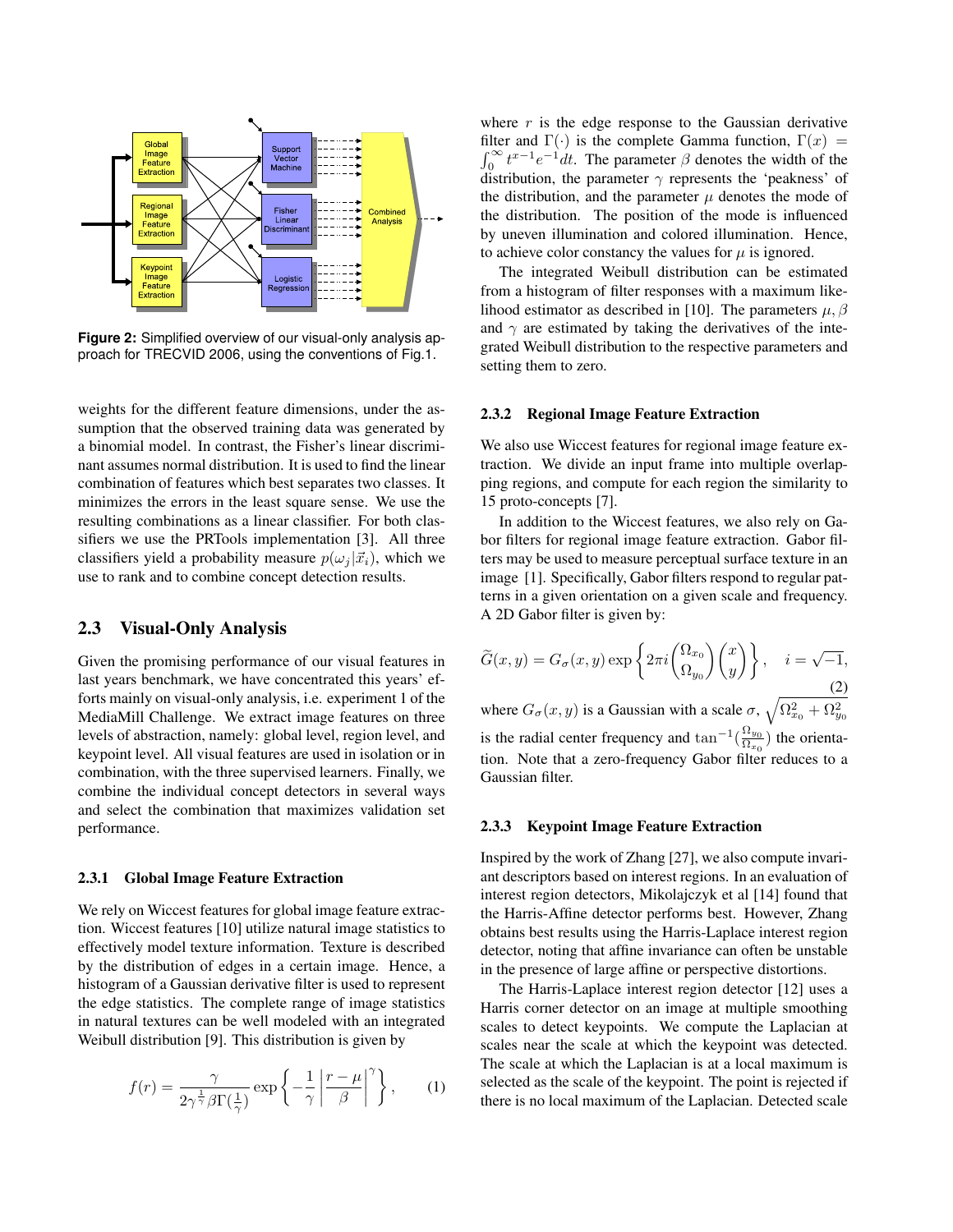and keypoint together form a circular interest region, which can be detected under rotation and scale changes.

The SIFT descriptor [11] is consistently among the best performing interest region descriptors [13, 27]. SIFT describes the local shape of the interest region using edge histograms. To make the descriptor invariant, while retaining some positional information, the interest region is divided into a 4x4 grid and every sector has its own edge direction histogram (8 bins). The grid is aligned with the dominant direction of the edges in the interest region to make the descriptor rotation invariant.

### **2.4 Visual-Only Challenge Results**

We performed several experiments against the MediaMill Challenge using the various feature vectors in combination with SVM, logistic regression and Fisher's linear discriminant. In addition to using the global, regional, and keypoint features separately, we also explored their combined influence on concept detection performance using vector concatenation.

The Challenge baseline is the SVM with regional Wiccest features, yielding a mean average precision (MAP) of 0.250 on the 39 TRECVID concepts [21]. Our best overall results are obtained with an SVM and regional feature combination using episode constrained cross-validation and inclusion of the  $\gamma$  parameter. Improving upon the Challenge by 41%. Combining features with an SVM yields better performance than using logistic regression or Fisher's linear discriminant. However, these two classifiers allow for quick classification of relatively long feature vectors. Sometimes even outperforming the best SVM detector for a concept. The Fisher linear discriminant is especially effective in classification tasks that involve long feature vectors. When we select the feature and classifier combination that yields the best performance per concept we may obtain an increase over the Challenge of as much as 48% for the 39 TRECVID concepts. For the complete lexicon of 101 concepts from the Challenge the increase is more than 68% (data not shown).

## **2.5 Submitted Concept Detection Results**

All our experiments were performed on the MediaMill Challenge, including parameter optimization and best-of selection. Since the Challenge is based on TRECVID 2005 training data only, we extended the annotations for our final submission with more positive examples from the TRECVID 2005 test set. These were obtained by manual inspection of last years result. We added the positive feature vectors at model construction time, they were not used for parameter optimization. An overview of our submitted concept detection results is depicted in Fig. 3. We will now

highlight the details of each submitted run.

#### **2.5.1 Run 'strange': Best Visual-Only**

Concept detection that relies on a single feature/classifier combination seldom leads to excellent performance. For some concepts, however, performance is reasonable, e.g., *meeting*, *desert*, *mountain*, *us flag*, *people marching*, *maps*, and *charts*. Our other runs more or less extend on this run to see how performance is influenced by: using concepts in context, adding text, comparison against a keypoint-only run, using cluster-based similarity, and late fusion of several visual-only analysis methods.

#### **2.5.2 Run 'charm': Visual Context Analysis**

The context analysis step adds context to our interpretation of the video. Here we combine the best visual-only concept analysis method per concept. The best visual-only run yields a probability for each shot and all 101 concepts detectors in our thesaurus. The probability indicates whether a concept is present.

The results do not show a clear overall advantage of using context for concept detection. For concepts as *mountain*, *corporate leader*, and *military personnel*, context improves upon the best visual-only run. Context aids especially to disambiguate between *maps* and *charts*. For the other concepts the benefit of context is less apparent, but this might be caused by the fact that validation set  $\beta$  contains less examples than training set A.

#### **2.5.3 Run 'up': Early Fusion**

For the 'up' run we performed an early fusion scheme similar to Challenge experiment 3. We combine the feature vectors resulting from visual feature extraction with those obtained from textual feature extraction using vector concatenation.

For the visual features we selected the good performing regional feature combination. To obtain text features, we transformed the ASR text in three ways. The first transformation was pure normalization, eliminating punctuation and capitalization. The second transformation was stemming, using the Porter [17] stemmer to reduce the number of morphological variants of words. The third transformation of the text was character 4-grams, using consecutive sequences of 4 characters for search, to catch 'sounds-like' errors made by the speech transcriber. We used relevance feedback to select the most descriptive *n* terms for each concept. We did this by calculating Rocchio's weight for all of the terms of the ASR text of the positive concept examples, as described in [19].

Early fusion performs reasonably well for *sports*, *waterscape*, *police/security*, *airplane*, and *charts*. Apparently,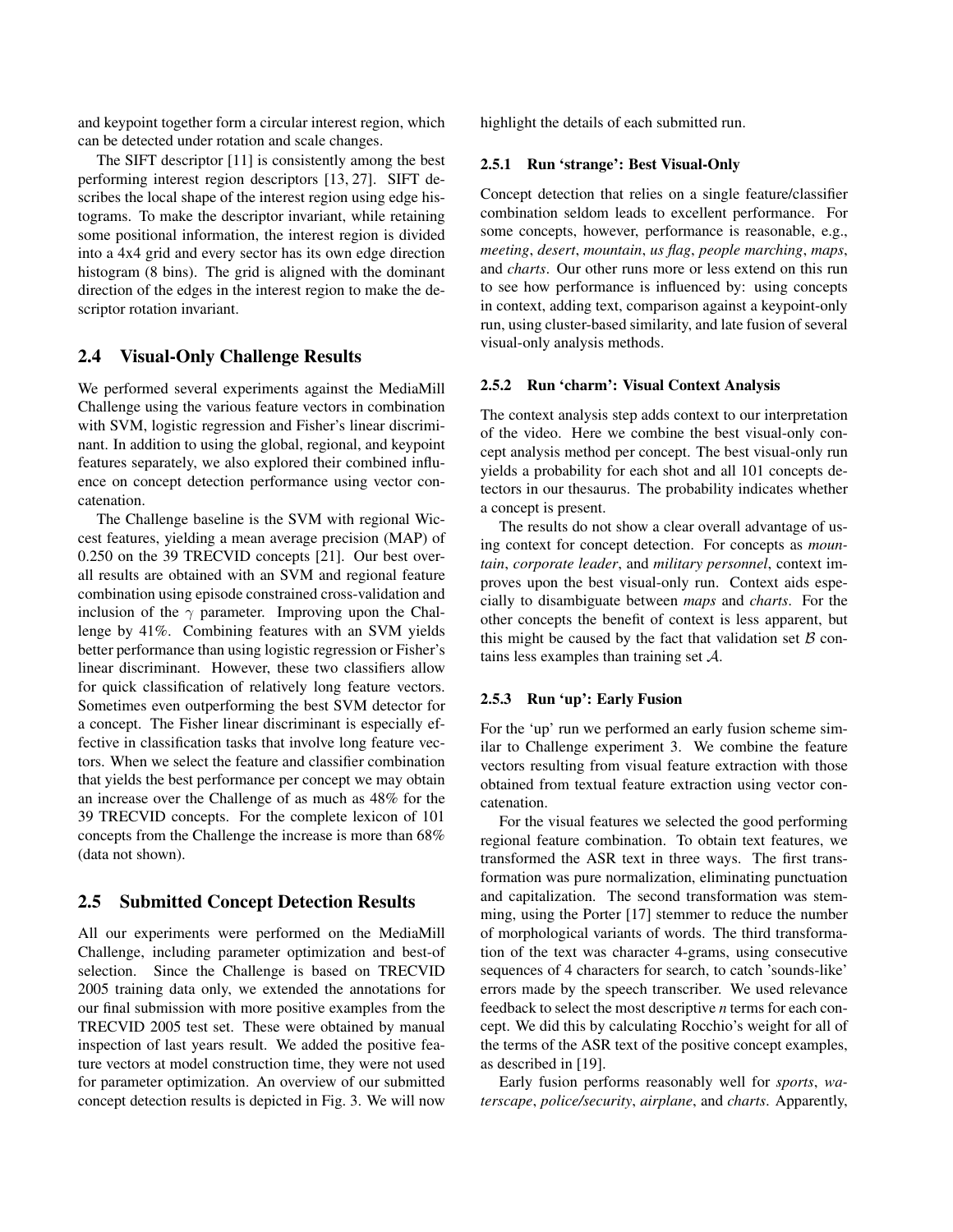



**Figure 3:** Comparison of MediaMill video indexing experiments with present-day indexing systems in the TRECVID 2006 benchmark.

the text complements the visual features for these concepts. However, for the other concepts addition of text has a negative influence on concept detection performance. In such cases as *meeting*, *desert*, *mountain*, *us flag*, and *maps* resulting in poor performance when compared to our best results for these concepts. Early fusion suffers from textual features based on poor quality (machine translated) ASR.

#### **2.5.4 Run 'down': Late Fusion of Keypoint Detectors**

We have selected 5 combinations of detectors and descriptors based on experiments with the MediaMill Challenge:

- Harris-Laplace, SIFT
- Harris-Laplace, Hue *and* SIFT
- Boosted ColorHarris-Laplace, SIFT
- Boosted ColorHarris-Laplace, Hue
- Harris-Laplace *and* Boosted ColorHarris-Laplace, SIFT

For each of the five combinations of interest region detectors and descriptors we have applied SVM, yielding five ranked lists of shots. Shots in the list have a likelihood (provided by the SVM) and naturally the shots with the highest likelihood are ranked at the top. For late fusion of such ranked lists several methods exist, e.g., min, max, sum, median, and product [5]. An extension of product fusion that is capable to handle missing data is the geometric mean. We found after several experiments on Challenge data that this geometric mean outperforms the other fusion methods.

Hence, we combine the various lists using the geometric mean.

Visual inspection of results shows that there are many topics where many top ranked results do not look like the target concept at all (from a human perspective, at least). However, there is a pattern in those results: they all tend to have many smooth areas, be relatively blurred and/or lack saturated colors. These are all conditions in which an interest region detector will detect few interest regions. Looking at the results of our Harris-Laplace interest region detector we can see that there are many keyframes with few interest regions in this run. For the top 100 shots of the runs of all concepts evaluated this year, 30% have 10 interest regions or less in run 5. In all other runs it does not exceed 10%. One might be tempted to remove shots with few interest regions because they introduce many incorrect results, but this can have side-effects. For the first 100 shots of the concept animal, 10 shots have been evaluated as correct. However, five of these have less than 10 interest regions. Removing these shots would cause a serious decrease in performance for this concept. We are currently investigating how to handle keyframes with few detected interest points.

#### **2.5.5 Run 'bottom': Proto-Concept Clustering**

This run constructs a dictionary of proto-concepts for the Weibull and Gabor features in a data-driven approach. This data-driven approach was developed in parallel to the other experiments. Hence, this run is not incorporated in the fusion, best-visual or context runs. Nevertheless, the datadriven approach outperforms the other MediaMill runs for 6 out of 20 concepts. Moreover, the concept *desert* yields the best result over all other systems. Hence, a data-driven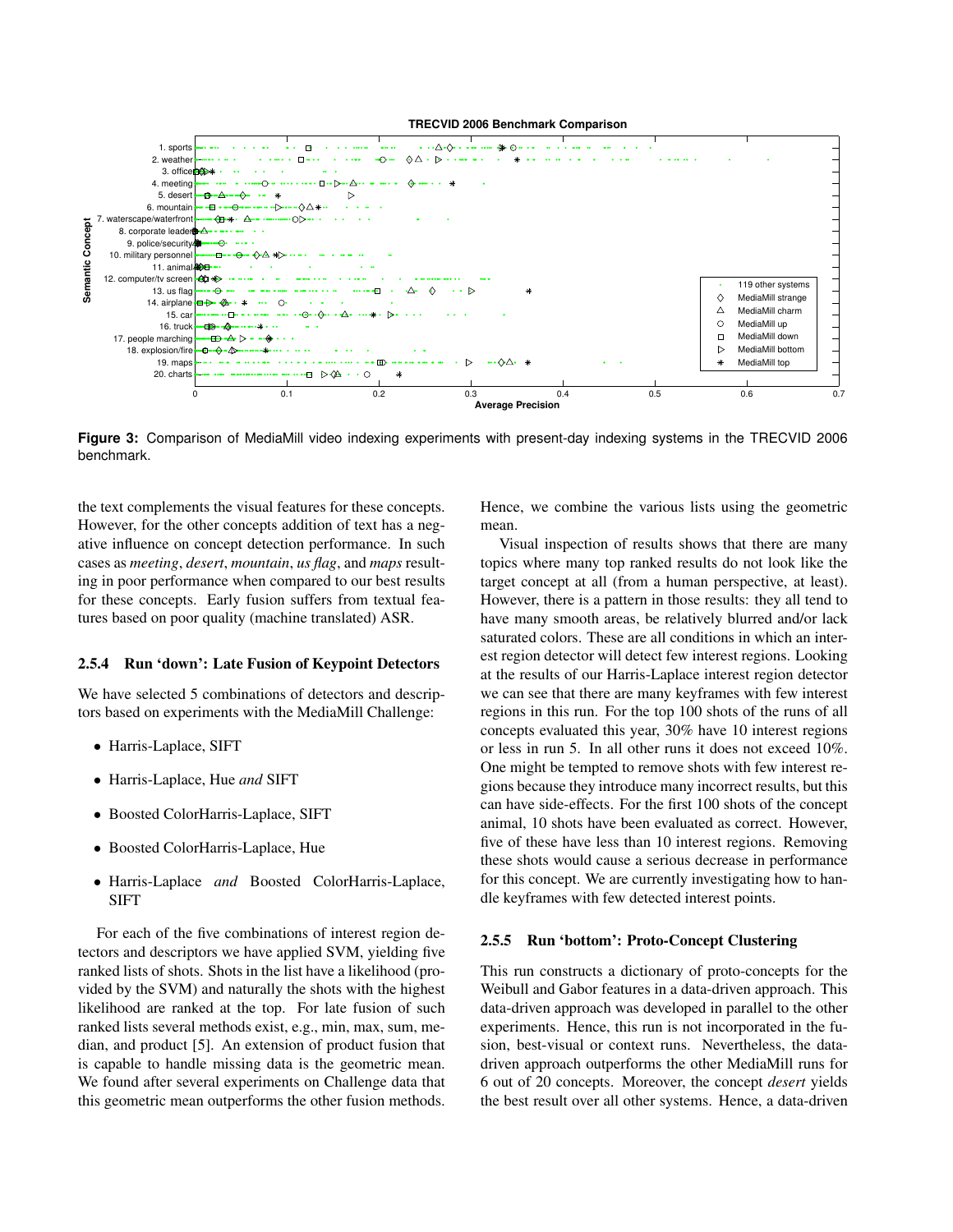approach for finding a dictionary of proto-concepts complements the other runs and even yields first-rate performance for some concepts.

#### **2.5.6 Run 'top': Late Fusion of Visual-Only Analysis**

This run is a late fusion of all our experiments based on visual features. For the 39 TRECVID concepts all experiments from [21] and the keypoint feature run ('down') are included. However, fusing *all* experiments did not yield good results on Challenge data. Instead, we choose to use a variable number of experiments per concept. The combination always includes the keypoint feature run as an experiment. The combination method adds further experiments on a per-concept basis. Experiments are added in order of decreasing performance. We consider combinations of up to 10 experiments. Per concept we select the number of experiments that yields the best average precision performance on Challenge validation set  $B$ . The fusion of the different experiments is again performed using the geometric mean.

The fusion of visual-only analysis results is our best overall run. Moreover, we obtain the highest performance for pure visual concepts *flag us* and *charts*. We also perform well for concepts *meeting*, *desert*, and *maps*. For concepts with relatively few learning examples, e.g., *corporate leader* and *police/security*, classification remains hard. Relative to other concept detection methods we perform poor for *computer/tv screen*. This is caused, however, by the fact that we do not consider screens that appear in a news studio setting as valid examples. Since detection here boils down to detecting the studio or news anchor. It is interesting to note that fusion always outperforms the best single visualonly analysis approach, except for *animal* where both scores are close to zero. The 'bottom' run was not included in the fusion, inclusion of this run in the fusion will further improve concept classification performance.

### **2.6 Scaling-up to 491 Concept Detectors**

To scale our lexicon of concept detectors further we adopt a graceful degradation approach. For the remaining 62 MediaMill concepts, the keypoint features from the 'down' run and the SVM gamma experiment are not available. We determine the best combination of experiments for these concepts from the remaining experiments; again up to 10 experiments are allowed in a combination. For the LSCOM concepts [15] none of the SVM experiments are available, leading to a further reduction in the number of experiments, i.e. only those performed by logistic regression and Fisher's linear discriminant. Because parameter optimization of the SVM is expensive – even when supercomputers are used – performing a complete analysis for all concepts was not feasible. While the performance might not be optimal, the detectors may still be useful for semantic video retrieval.

## **3 Semantic Video Retrieval**

Our TRECVID 2006 search task efforts have concentrated on interactive retrieval using the lexicon of 491 learned concept detectors. Query by concept yields a ranking of the data, a convenient way of browsing the result is our Cross-Browser [23] which allows to use both the rank and temporal context of a shot. There are, however, many other relevant directions which can be explored e.g. different semantic threads through the data or shots visually similar to the current shot. This year we therefore developed the RotorBrowser which allows the user to browse along eight directions. We depict both browsers in Fig. 4.

We submitted two runs for interactive search with two expert users. One user performed the interactive search by using the MediaMill search engine with the CrossBrowser. Another user exploited the MediaMill system in combination with the RotorBrowser. Results in Fig. 5 indicate that for most search topics, users of the MediaMill system score above average. Furthermore, users of our approach obtain a top-3 average precision result for 14 out of 24 topics. Best performance is obtained for 6 topics. Among all interactive video retrieval systems the CrossBrowser ranked 2nd and the RotorBrowser 6th.

The CrossBrowser is especially successful when a search topic can be addressed with a single concept detector from the lexicon. Finding a helicopter in flight, for example, is relatively easy when a reasonably accurate *helicopter* detector is available. The CrossBrowser then allows for quick scanning and selection of relevant results. When search topics contain combinations of several reliable concept detectors, e.g. *people*, *suits*, *flag* (Topic: 17), results are not optimal. This indicates that much is to be expected from a more intelligent combination of query results. Overall we can say that the RotorBrowser is able to find similar results as the CrossBrowser with less user interaction. However, more tuning is required to make it visualize relevant threads only. A more in-depth study using a larger (novice) user base is currently underway to determine the possible benefit of having multiple dimensions in browsing.

## **4 Conclusion**

In this paper we have presented a state of the art video search engine. It relies on powerful keypoint-local, regional and global visual features, machine learned concepts, and interaction. The software is consolidated in a *C++* library of functions and tasks suited for beta use. We will demo semantic video search with the MediaMill system at the conference.

Although the current interaction mechanism is an asset, it can still be improved to be more effective. The same holds for the shot segmentation. The current system lacks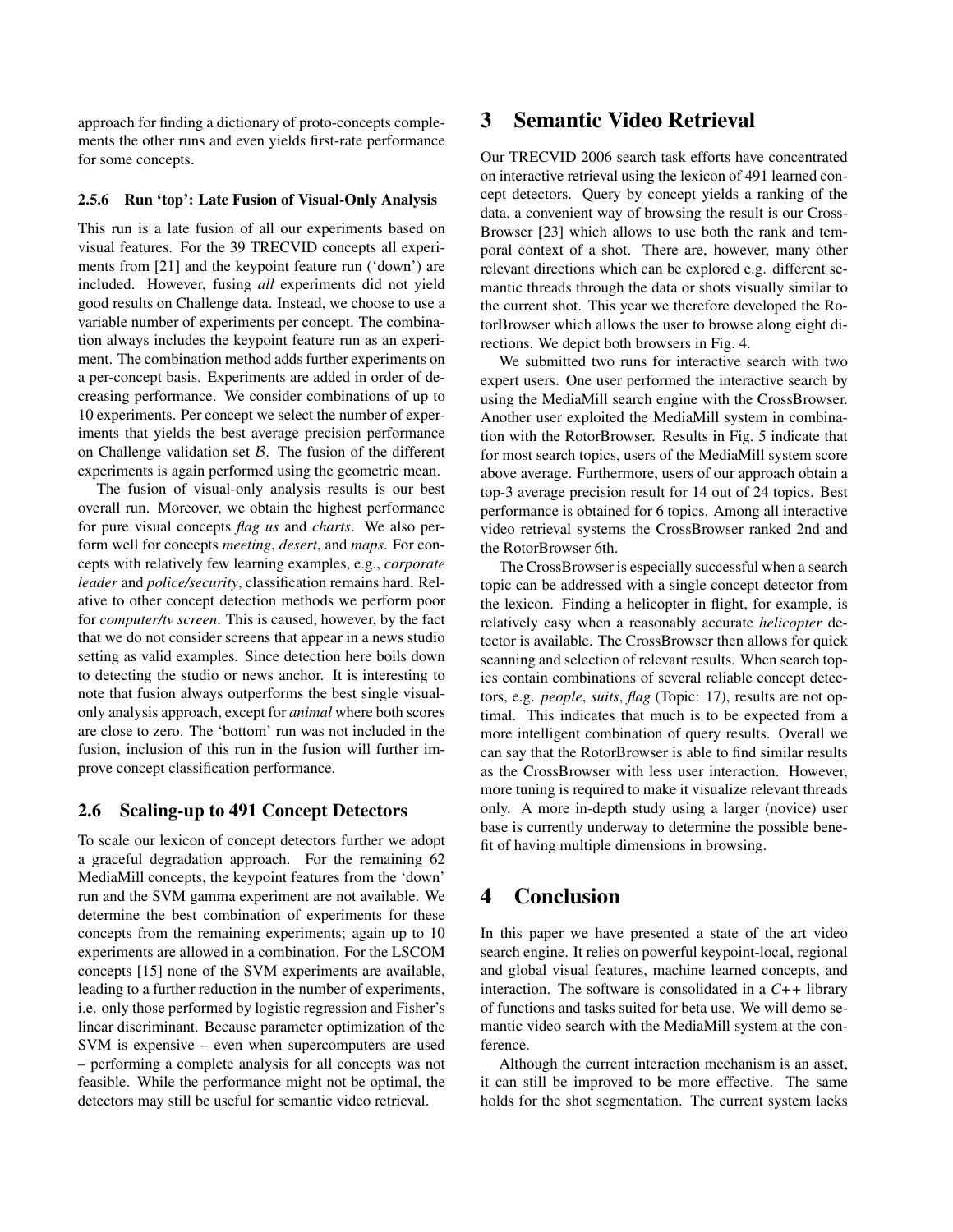

**Figure 4:** Screenshots of the CrossBrowser (left) and the RotorBrowser.



**Figure 5:** Comparison of interactive video search results for 24 topics performed by 36 users of present-day video retrieval systems. MediaMill results are indicated with special markers.

advanced machine learning, audio events, features based on tracking, speech and text analysis, and ontology-driven query expansion. These elements are part of ongoing research in the national MUNCH and European VIDI-Video project. We are grateful these projects are based on a collaboration with many, well-respected scientists to achieve the scale needed to advance video search. The system we present today performed among the best three in the international TRECVID competition for the third year in a row.

# **Acknowledgments**

This research is sponsored by the BSIK MultimediaN project, the NWO MuNCH project, and the EU 6th Framework project VIDI-Video.

## **References**

- [1] A. C. Bovik, M. Clark, and W. S. Geisler. Multichannel texture analysis using localized spatial filters. *IEEE Trans. Pattern Anal. Mach. Intell.*, 12(1):55–73, 1990.
- [2] C.-C. Chang and C.-J. Lin. *LIBSVM: a library for support vector machines*, 2001. Software available at http://www.csie.ntu.edu.tw/˜cjlin/libsvm/.
- [3] R. P. W. Duin et al. PRTools version 4.0: A matlab toolbox for pattern recognition, 2006. http://www.prtools. org/.
- [4] R. Fisher. The use of multiple measurements in taxonomic problems. *Annals of Eugenics*, 7:179–188, 1936.
- [5] E. Fox and J. Shaw. Combination of multiple searches. In *TREC-2*, pages 243–252, 1994.
- [6] J. Gauvain, L. Lamel, and G. Adda. The LIMSI broadcast news transcription system. *Speech Communication*, 37(1– 2):89–108, 2002.
- [7] J. C. van Gemert, J.-M. Geusebroek, C. J. Veenman, C. G. M. Snoek, and A. W. M. Smeulders. Robust scene categorization by learning image statistics in context. In *Int'l Workshop on Semantic Learning Applications in Multimedia, in conjunction with CVPR'06*, New York, USA, June 2006.
- [8] J. C. van Gemert, C. G. M. Snoek, C. J. Veenman, and A. W. M. Smeulders. The influence of cross-validation on video classification performance. In *Proceedings of the*